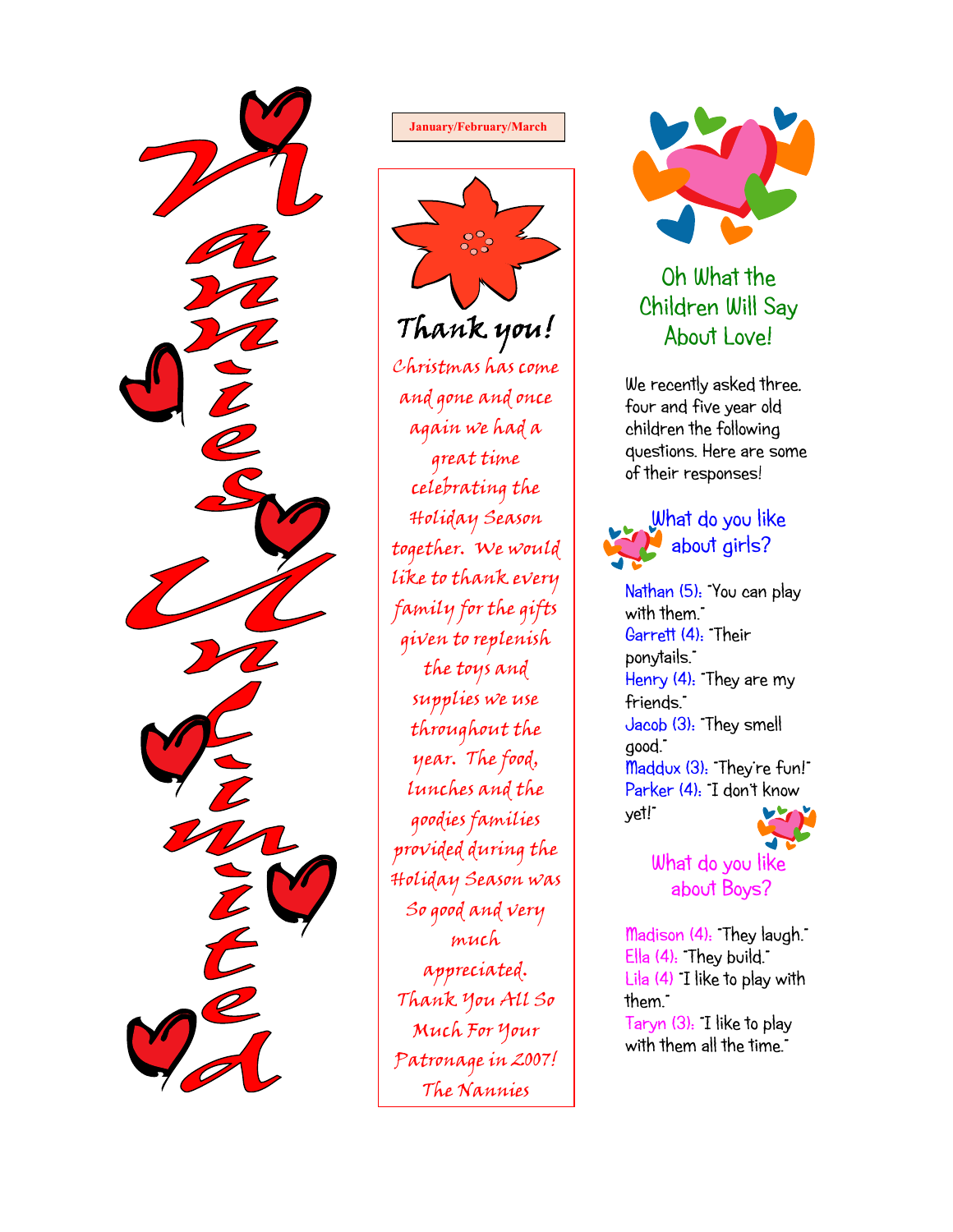

Brody (3): "Truck Racing."

Cami (3): "A flower."

Landon (3): "When you hug yourself."

Zachary (3): "For Girls."

Nathan (5): "Makes you comfy." Madison (4): "Because

Jesus loves me."

Grace (5): "Hugs and kisses."

Peyton (5): "It means you love your parents."

Ella (4): "Hugging."

Claricia (4): "When people are laughing."



Remember Valentines Day ~ Thursday February 14, 2008.



TAX TIME AGAIN!

It's that time of the year again! Ms. Vickie has the year end statements available for your tax purposes. They are located at the front desk area by the coffee. They are alphabetized for you convenience. For those of you that just need our EIN (Employee Identification Number) her it is! 39-1905508.

If you have any questions please let us know.



If your child is showing interest in toilet training this can be an exasperating phase for you and your child! We want to help! We will be evaluating your child's continued toileting interest and work with your child to enforce what you are attempting at home. We provide small toilets for them to use to enhance their independence and

decrease their fear of using a commode. Please make certain you send them in elastic waist pants (no zippers yet please!) that are easily and independently pulled up. While toilet training they will have to wear pull-ups, not diapers. At the Center, we toilet the children every two hours, unless they tell us they have to go more frequently. They love washing their hands at the short sinks and looking at themselves in the mirror!  $\odot$ 

Each Friday the Lead Teacher completes our Tracking Form. This has 8 Keys to address listed here:

1. Is the child willingly toileting? 2. Does the child tell you when they need to urinate/defecate? 3. Do they attend to their own clothing? 4. Are they dry when they wake up from naptime? 5. Are their pants dry before they successfully toilet? 6. Have they been independent in toileting this week (even though needed minimal assistance)? 7. Is the child dressed in toilet training appropriate clothing? (elastic waist pants etc.)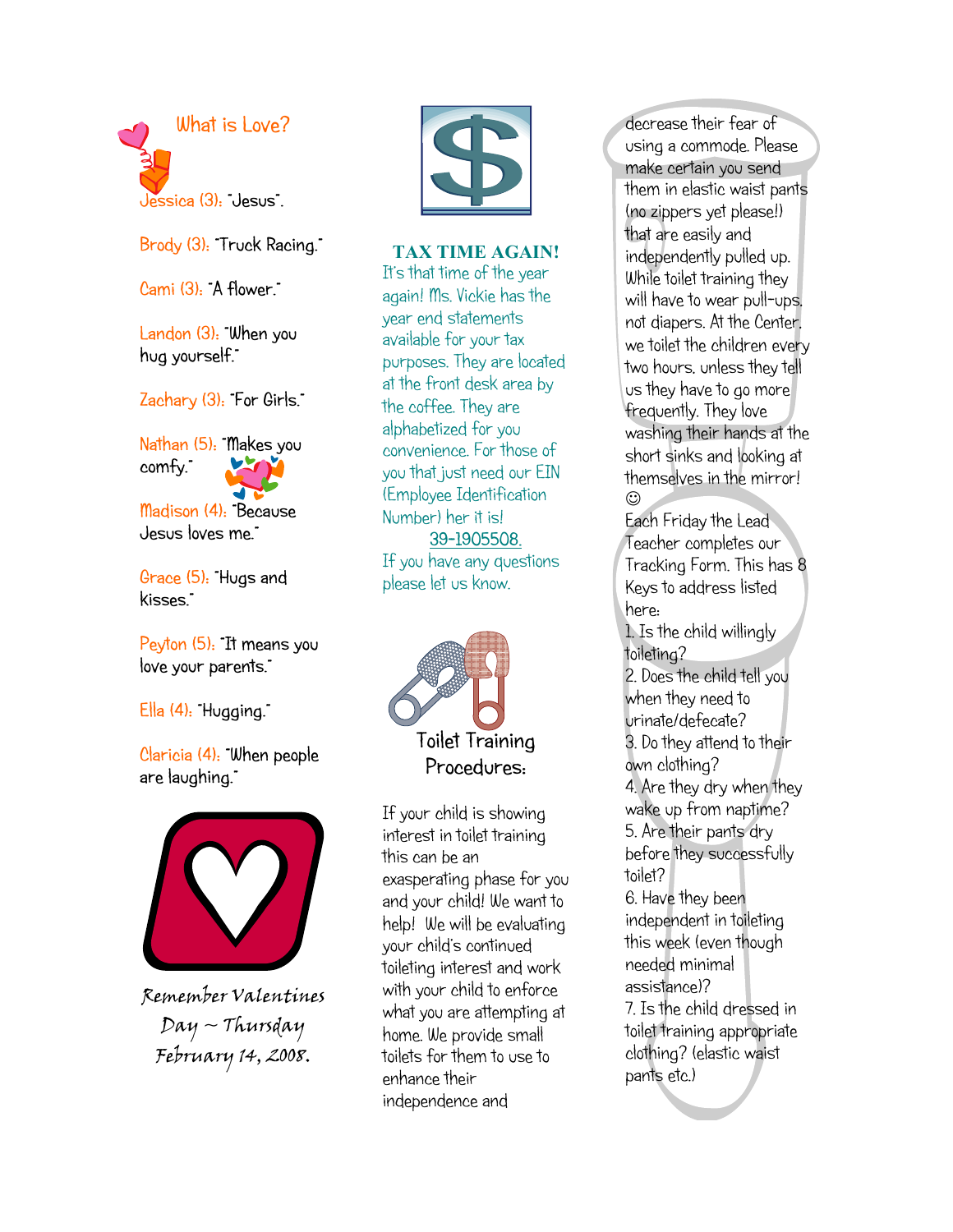## 8. Is the child wearing regular underwear?

I check this book every Monday to monitor progress. If a child was evaluated "no" on #1 we will back off for a week or two then restart the process. You are welcome to look at the white notebook anytime you wish. It is located on the cubbies to the left of the office. After your child has completed 2 weeks of all "Yes" responses, they are considered toilet trained and I will send you a letter informing you of a rate decrease and the effective date.

I hope this helps you be aware of our successful Toilet Training Procedure! Toilet Training today - Driver Ed tomorrow!! ©

Ms. Vickie



To Prevent accidents from occurring in our parking lot we would like to review that the entrance to the parking lot is on the east end closest to the Center

and the exit is at the west end of the parking lot located by the vans/garbage receptacle. Please remember there are people walking with children to and from vehicles/building and would ask that you slow down and be cautious especially during the morning drop off and evening pick up times.





A part of our preschool program, the children ages two, three, four, or five years of age (non-school age) brush their teeth every morning. With this we ask that the parents bring a new toothbrush at least every three months because they become worn and are not as effective. Also if your child has been sick especially with Strep Throat etc….please remember to bring a new toothbrush to cut down on the potential for cross contamination.



We need your help! We have noticed a lot of pop cans, garbage, cigarette butts and litter in our parking lot. Children try and pick up any and all things to investigate! This is not safe or healthy. Please try and keep our parking are clean and safe for the children and our patrons. THANK YOU!



From left to right Jessica, Drew, Tanner, and Ella

Fireflies Perform at the Courtyard Estates in Pleasant Hill.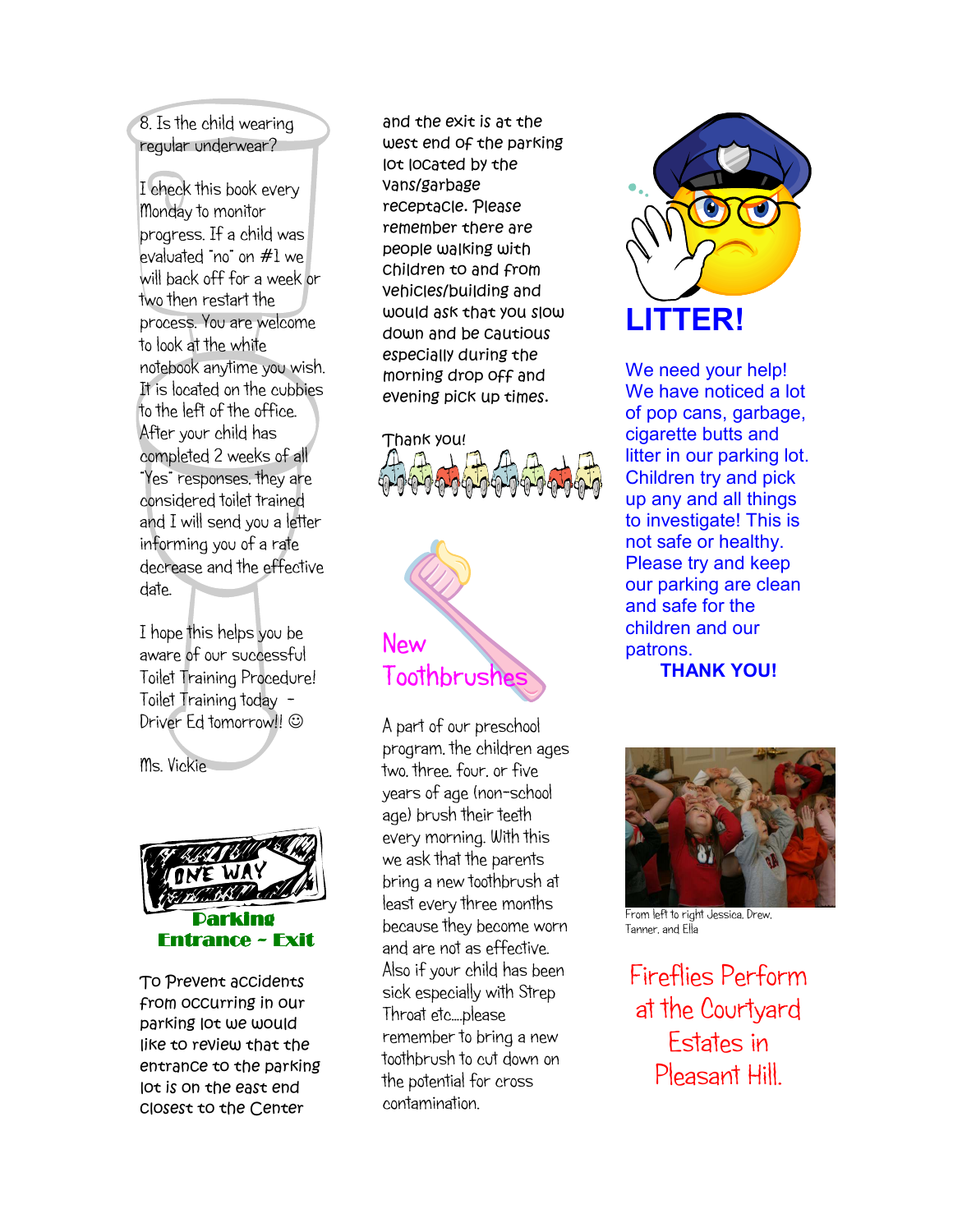Under the direction of Ms. Shelly Roberts, Mrs. Pat Felderman and Mr. Travis Derry the Firefly Preschool class performed their annual Christmas Program at the Courtyard Estates December 5, 2007.

This was very exciting for the preschoolers. One of many ways we show the children you can give back to your community!



From left to right: Jessica, Madison, Drew and Tanner.



From left to right: Henry, Alex and Paige.



From left to right: Henry, Paige, Emma, Madison, Grace



Wow, it seems like we just started school and here we've already started the second semester! Everyone has been pretty good about signing their children up for no school days. Just another reminder though, if you sign your child(ren) up to attend a "no school  $\lambda$ day" (i.e. Spring break/Winter break/Summer break, Teacher In-service day) then you will be responsible for payment. When you sign your child up to attend the Center we staff and adjust our menu's accordingly. menu's accordingly.

Please keep your eyes open for any sign up sheets posted on the schoolers bulletin board located in the hallway leading  $t\delta$  the school age room.



# **Books**

If you have any "unwanted" children books at home we are always looking to replenish our supplies! The children love to read and look at the pictures. Although we have a large library for our teacher's to use during their reading~ preschool time we also have books in each room the children can independently pick up and read. Since children are just learning how to respect books, they do at times become "unreadable". These are the books we would like to replenish. So, if you are looking to reduce some of your supply at home we would love to have them! Please bring them to the office so we may "log" them into our system! Thank You!

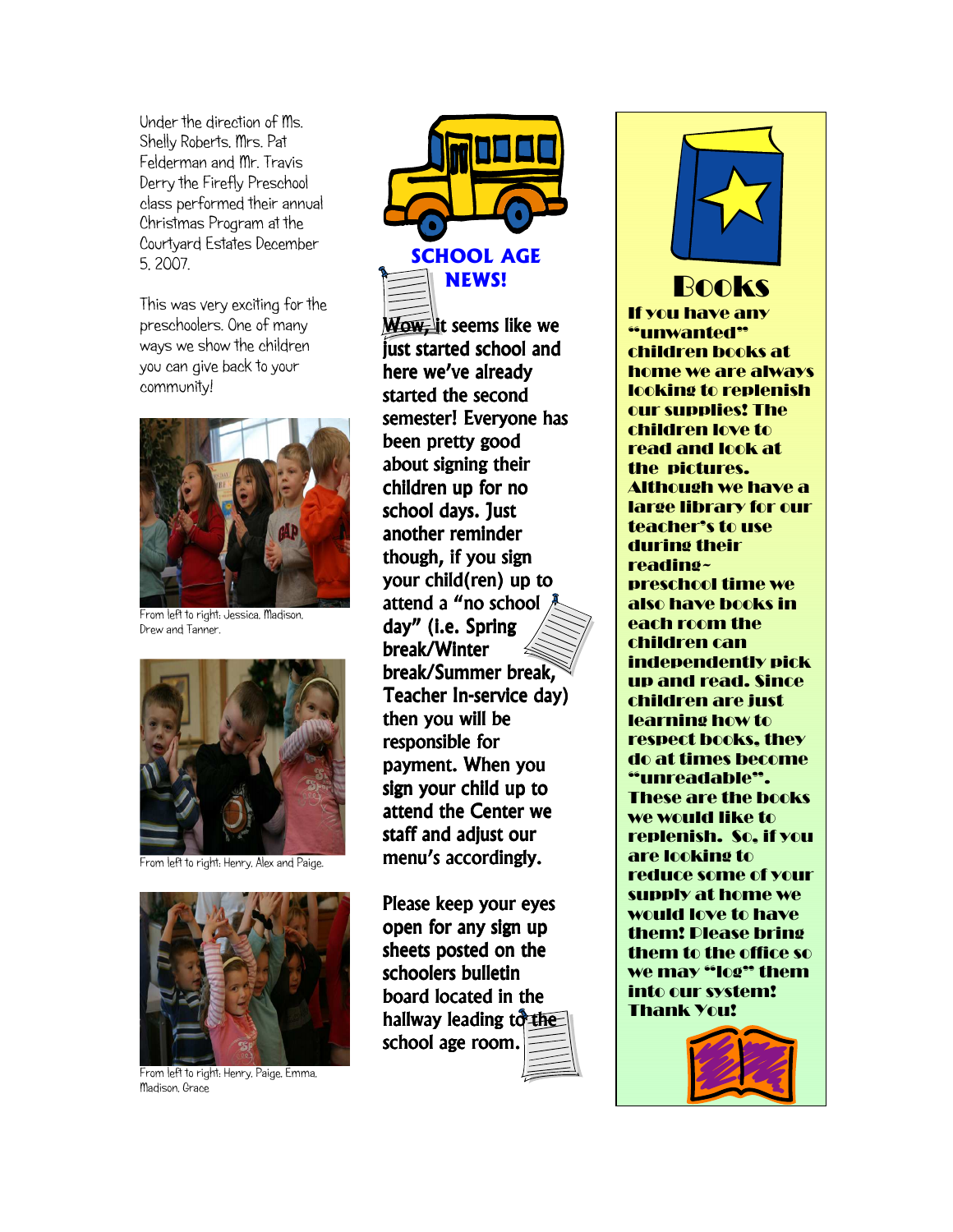

### Health Guidelines

#### If a child in the Center

develops: Pinkeye, Severe Vomiting and/or Diarrhea, associated with lethargy, Severe Coughing, Unusual spots or rashes, Difficulty swallowing or a persistent sore throat associated with a fever and malaise, Unusual behavior, Loss of appetite, Severe itching of body and/or scalp (these may be symptoms of lice), Fever (temperature of 101 degree orally) (In order to return to the Center the child must be afebrile for 24 hours).

#### The Center will:

Separate him/her from the other children as much as possible and observe for the other symptoms, Contact his/her parent(s) to keep them informed of the child's condition or to

have the child picked up, If the parent cannot be reached, the center will contact the name of the person designated on the registration form by the parent, Contact his/her parent(s) to ask if they are aware of the symptoms, If no one can be reached and in extreme emergencies the center will transport the child to the nearest hospital by the best transportation available.

Once the family member has been notified of the child's illness and the need for the child to be picked up by the parent/family member you need to remember you have one hour to pick your child up from the Center to avoid late fees. Late fees will be assessed according to our late fee guidelines.

#### Sign In:

Children must be Signed in and out by Their parents and escorted to their room when arriving and leaving the center

### **Diapers**



will have a personal supply brought from home. That supply will be marked for identification. Parents will be required to bring one container of diapers and one container of baby wipes during the first Monday of each month. The Nannies will let the parent(s) know during the month if more diapers are needed.

#### State Funding:

Just a reminder for those individuals who receive state assistance for childcare; you are only allowed 4 (four)absences monthly the State will pay for, if you go over the 4 days in one month time you will be responsible for the payment beyond those 4 (four) days.

## January is National Blood Donor Month

Blood is traditionally in short supply during the winter months due to the holidays, travel schedules, inclement weather and illness. January, in particular, is a difficult month for blood centers to collect blood donations. A reduction in turnout can put our nation's blood inventory at a critical low. AABB, in conjunction with America's Blood Centers and the American Red Cross, is celebrating National Blood Donor Month (NBDM) 2008 to encourage donors to give or pledge to give blood.